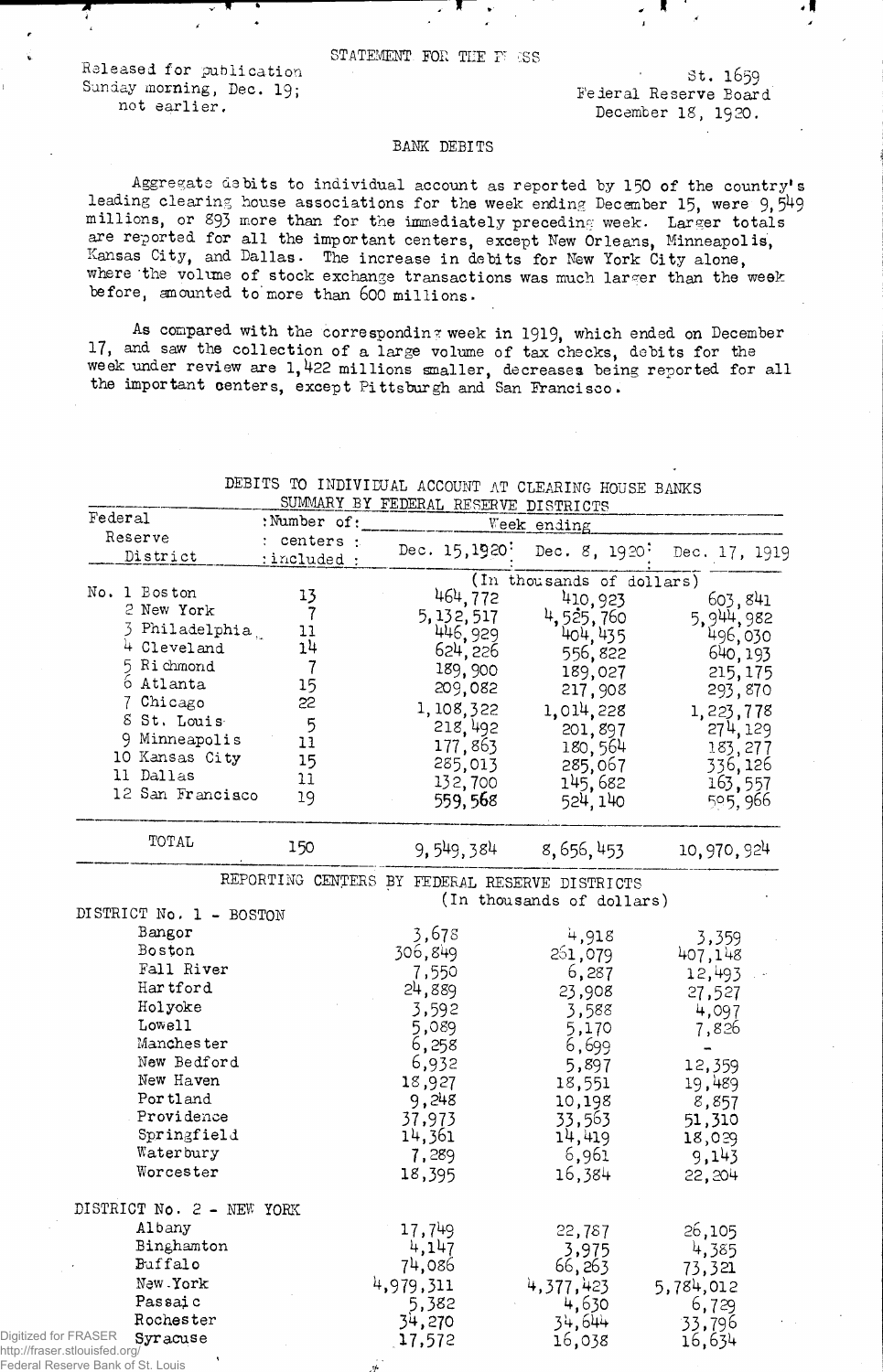| DEBITS TO INDIVIDUAL ACCOUNT AT CLEARING HOUSE BANKS |                   |                           | st.1659a                       |
|------------------------------------------------------|-------------------|---------------------------|--------------------------------|
|                                                      |                   | Week ending               |                                |
|                                                      | Dec. 15.<br>-1920 | : Dec. $5, 1920$          | Dec. 17, 1919.<br>$\mathbf{r}$ |
|                                                      |                   | (In thousands of dollars) |                                |
| DISTRICT No. 3 - PHILADELPHIA                        |                   |                           |                                |
| Altoona                                              | 3,939             | 3,317                     | 3,319                          |
| Chester                                              | 5,355             | 4,778                     | 5,213                          |
| Harrisburg                                           |                   |                           | 4,871                          |
| Joinstown                                            | 5,966             | 4,944                     | 2,999                          |
| Lancaster                                            | 5,573             | 4,974                     | 5,479                          |
| Philadelphia                                         | 367,788           | 334,332                   | 420,652                        |
| Reading                                              |                   |                           | 5,697                          |
| Scranton                                             | 15,586            | 14,872                    | 12,130                         |
| Trenton                                              | 11,843            | 11,500                    | 13,446                         |
| Wilkes-Barre                                         | 9,631             | 7,900                     | 8,993                          |
| Williamsport                                         | 6,190             | 4,868                     | 4,068                          |
| Wilmington                                           | 10,556            | 8,608                     | 14,728                         |
| York                                                 | 4,502             | 4,342                     | 5,003                          |
| DISTRICT No. 4 - CLEVELAND                           |                   |                           |                                |
| Akr on                                               | 17,648            | 16,790                    | 27,320                         |
| Cincinnati                                           | 71,323            | 57,306 $\cdot$            | 83,193                         |
| Cleveland                                            | 174,879           | 160,169                   | 203,261                        |
| Columbus                                             | 34,323            | 31,302                    | 32,736                         |
| Dayton                                               | 7,572             | 11,136                    | 12,756                         |
| Erie                                                 | 8,138             | 7,948                     | 8,187                          |
| Greensburg                                           | 6,128             | 5,088                     | 5,893                          |
| Lexington                                            | 4,575             | 4,167                     | 11,876                         |
| Oil City                                             | 4,891             | 4,111                     | 3,992                          |
| Pittsburgh                                           | 234,825           | 201,018                   | 189,718                        |
| Springfield                                          | 3,909             | 3,581                     | 3,947                          |
| Toledo                                               | 28,532            | 30,442                    | 34,795                         |
| Wheeling                                             | 11,710            | 9,536                     | 8,848                          |
| Youngstown                                           | 15,773            | 14,228                    | 13,671                         |
| DISTRICT No. 5 - RICHMOND                            |                   |                           |                                |
| Baltimore                                            | 112,972           | 110,435                   | 120,953                        |
| Charleston                                           | 6,409             | 5,203                     | 10,489                         |
| Charlotte                                            | 6,753             | 6,886                     | 8,237                          |
| Columbia                                             | 5,448             | 5,696                     | 8,162                          |
| Huntington                                           | 6,156             | 6,282                     |                                |
| Norfolk                                              | 19,959            | 23,017                    | 23,421                         |
| Raleigh                                              | 5,000             | 4,900                     | 5,800                          |
| Richmond                                             | 33,359            | 32,890                    | 38,113                         |
| Washington                                           | 41,490            | 37,615                    |                                |
| DISTRICT No. 6 -                                     |                   |                           |                                |
| ATLANTA                                              |                   |                           |                                |
| Atlanta                                              | 26,649            | 24,961                    | 39,949                         |
| Au <sub>s</sub> usta                                 | 6,933             | 6,749                     | 12,184                         |
| Birmingham                                           | 17,048            | 17,112                    | 16,186                         |
| Chattanooga                                          | 10,944            | 11,276                    | 13,373                         |
| Jacksonville                                         | 12,610            | 14,131                    | 12,373                         |
| Knoxville                                            | 6,427             | 7,110                     | 7,371                          |
| Macon                                                | 5,254             | 4,697                     | 8,790                          |
| Mobile                                               | 7,143             | 7,787                     | 8,570                          |
| Montgomery                                           | 4,440             | 4,152                     | 5,672                          |
| Nashville                                            | 21,547            | 21,799                    | 26,718                         |
| New Orleans                                          | 66,162            | 75,504                    | 106,115                        |
| Pensacola                                            | 1,948             | 1,867                     | 2,494                          |
| Savannah                                             | 14,315            | 12,454                    | 26,117                         |
| Tampa<br>Vicksburg                                   | 6,079             | 6,593                     | 5,900                          |
|                                                      | 1,583             | 1,716                     | 2,058                          |

 $\mathbf{z}$ 

j.

l,

 $\frac{1}{2}$ 

 $\mathbf{K}$ 

 $\epsilon$ 

 $\cdot$ 

 $\lambda$ 

 $\frac{1}{\sqrt{2}}$ 

 $\frac{1}{2}$ 

 $\overline{a}$ 

 $\ddot{\phantom{1}}$ 

 $\ddot{\phantom{1}}$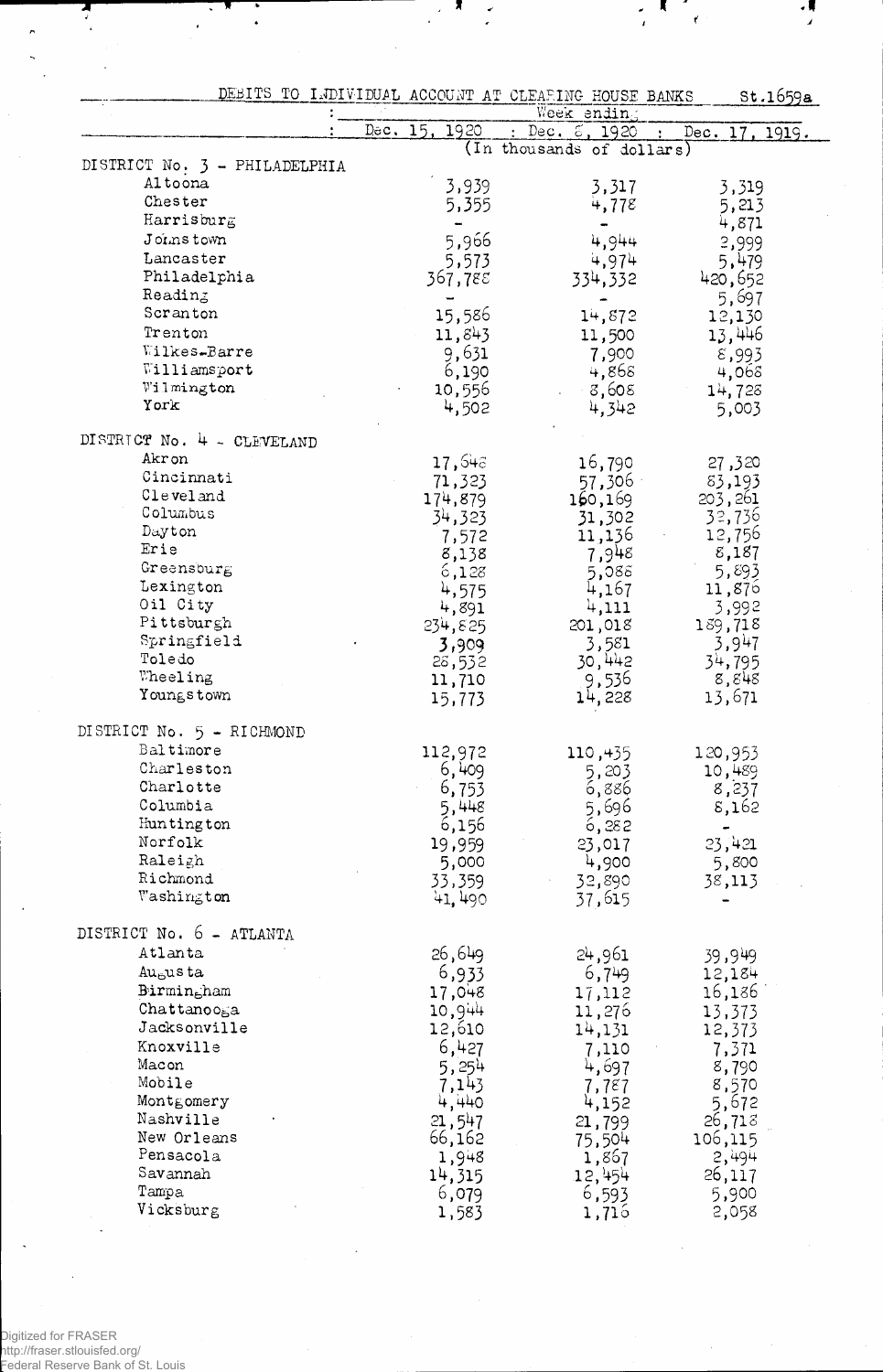|             |                                          |                 | DEBITS TO INDIVIDUAL ACCOUNT AT CLEARING HOUSE BANKS<br>Week ending | 5t.1659b        |
|-------------|------------------------------------------|-----------------|---------------------------------------------------------------------|-----------------|
|             |                                          | Dec. 15, 1920   | Dec. 8, 1920 :                                                      | Dec. 17, 1919   |
|             |                                          |                 | (In thousands of dollars)                                           |                 |
|             | DISTRICT No. 7 - CHICAGO                 |                 |                                                                     |                 |
|             | Bay City                                 | 3,643           | 3,153                                                               | 4,550           |
|             | Bloomington                              | 2,531           | $2,53+$                                                             | 2,695           |
|             | Cedar Rapids                             | 10,670          | 10,896                                                              | 7,857           |
|             | Chicago<br>Davenport                     | 745,514         | 672,181                                                             | 797,632         |
|             | Decatur                                  | 7,007           | 8,204<br>3,285                                                      | 7,560<br>4,196  |
|             | Des Moines                               | 3,393<br>17,306 | 17,034                                                              | 19,552          |
|             | Detroit                                  | 131,656         | 119,008                                                             | 197,770         |
|             | Dubuque                                  | 3,098           | 3,471                                                               | 2,575           |
|             | Flint                                    | 4,429           | 5,540                                                               | 6,851           |
|             | Ft. Wayne                                | 8,070           | 7,092                                                               | 8,480           |
|             | Grand Rapids                             | 19,976          | 21,050                                                              | 18,874          |
|             | Indianapolis                             | 40,807          | 32,326                                                              | 37,806          |
|             | Jackson                                  | 3,484           | 3,636                                                               | 4,414           |
|             | Kalamazoo                                | 6,012           | 5,376.                                                              | 4,820           |
|             | Lansing<br>Milwankee                     | 4,877           | 5,027                                                               | 6,385           |
|             | Moline                                   | 63,200          | 59,825                                                              | 55,502          |
|             | Peoria                                   | 2, 248<br>9,076 | 3,055<br>9,096                                                      | 11,634          |
|             | Rockford                                 | 5,313           | 5,785                                                               | 5,608           |
|             | Sioux City                               | 11,403          | 12,731                                                              | 12,141          |
|             | South Bend                               | 3,711           | 3,429                                                               | 3,228           |
|             | Springfield                              |                 | 4,859                                                               | 4,687           |
|             | Waterloo                                 | 3,146           | 3,549                                                               | 3,648           |
|             | DISTRICT No. 8 - ST. LOUIS               |                 |                                                                     |                 |
|             | Evansville                               | 5,476           | 5,097                                                               | 5,104           |
|             | Little Rock                              | 12,606          | 11,163                                                              | 11,663          |
|             | Louisville                               | 28,067          | 24,776                                                              | 41,348          |
|             | Memphis                                  | 28,908          | 28,209                                                              | 43,699          |
|             | St. Louis                                | 143,435         | 132,647                                                             | 172,315         |
|             |                                          |                 |                                                                     |                 |
|             | DISTRICT No. 9 - MINNEAPOLIS<br>Aberdeen | 1,504           |                                                                     | 1,925           |
|             | Eillings                                 | 1,990           | 1,801<br>3,276                                                      | 2,210           |
|             | Duluth                                   | 31,654          | 33,265                                                              | 19,632          |
|             | Fargo                                    | 2,871           | 3,183                                                               | 3,421           |
|             | Grand Forks                              | 1,746           | 2,003                                                               | 1,913           |
|             | Great Falls                              | 2,519           | 3,136                                                               | 2,983           |
|             | Helena                                   | 2,626           | 2,977                                                               | 2,701           |
|             | Minneapolis                              | 90,972          | 94,444                                                              | 100,939         |
|             | St. Paul                                 | 38,005          | 32,416                                                              | 44,044          |
|             | Sioux Falls                              | 5,000           | 5,400                                                               |                 |
|             | Superior                                 | 2,545           | 2,524                                                               | 2,079           |
|             | Winona                                   | 1,431           | 1,539                                                               | 1,430           |
|             | DISTRICT No. 10 - KANSAS CITY            |                 |                                                                     |                 |
|             | Atchison                                 |                 | 405                                                                 | 640             |
|             | Partlesville                             | 3,627           | 3,038                                                               | 2,948           |
|             | Cheyenne                                 | 2,413           | 2,268                                                               | 2,682           |
|             | Colorado Springs                         | 3,351           | 2,775                                                               | 3,174           |
|             | Denver                                   | 44,187          | 46,966                                                              | 52,063          |
|             | Joplin                                   | 3,211           | 2,863                                                               | 4,050           |
|             | Kansas City, Kan.                        | 4,528           | 4,329                                                               | 3,234           |
|             | Kansas City, Mo.                         | 78,536          | 81,368                                                              | 110,395         |
|             | Muskogee                                 | 6,388           | 5,747                                                               | 5;458           |
|             | Oklahoma City<br>Omaha                   | 22,596          | 26,018<br>48,183                                                    | 18,008          |
|             | Pueblo                                   | 46,510          | 4,943                                                               | 62,534<br>7,016 |
|             | St. Joseph                               | 5,072           | 14,342                                                              | 20,386          |
|             | Topeka                                   | 18,110<br>3,774 | 3,685                                                               | 4,593           |
|             | Tulsa                                    | 32,835          | 27,626                                                              | 28,025          |
|             | Wichita                                  | 9,875           | 10,915                                                              | 11,560          |
| <b>ASER</b> |                                          |                 |                                                                     |                 |

Ķ

 $\mathbf{r}$ 

 $\bar{\gamma}$ 

 $\overline{\mathcal{L}}$ 

 $\lambda$ 

Digitized for FRASER http://fraser.stlouisfed.org/ Federal Reserve Bank of St. Louis

रू<br>प

 $\ddot{\phantom{1}}$ 

 $\mathbf{r}$